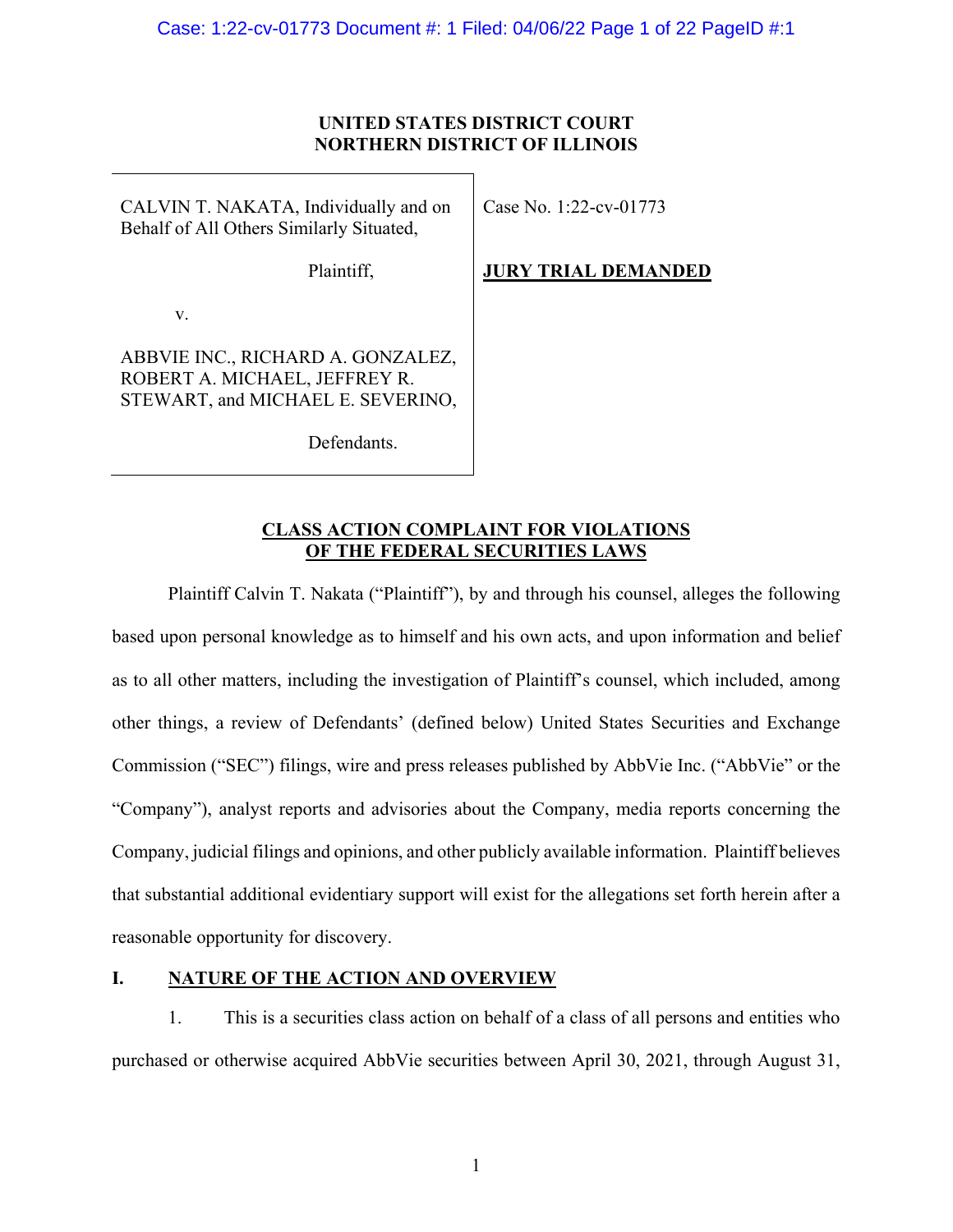#### Case: 1:22-cv-01773 Document #: 1 Filed: 04/06/22 Page 2 of 22 PageID #:2

2021, inclusive (the "Class Period"), seeking to pursue remedies under Sections 10(b) and 20(a) of the Securities Exchange Act of 1934 (the "Exchange Act").

2. AbbVie is one of the world's largest pharmaceutical companies. Its biggest drug, Humira—an anti-inflammatory drug used to treat illnesses such as Crohn's disease, ulcerative colitis, rheumatoid arthritis ("RA"), and more—was, in 2021 (aside from COVID-19 vaccines), the world's best-selling prescription drug, with net revenue of more than \$20 billion in 2021. Humira accounts for more than a third of AbbVie's net revenue.

3. While patents have protected Humira's blockbuster profits for years, biosimilar drugs will be permitted to enter the market and compete directly with Humira beginning in 2023. As a result, Humira's sales are widely expected to decline significantly over the next several years—thereby undermining AbbVie's revenue and earnings.

4. Accordingly, AbbVie's future revenue and earnings depend in large part on the Company's ability to develop new sources of revenue to offset reduced Humira sales. Rinvoq an anti-inflammatory drug manufactured by AbbVie and used to treat RA and other diseases by inhibiting Janus kinase ("JAK") enzymes—was touted as one such drug.

5. Rinvoq was initially approved in the United States to treat only moderate to severe RA. However, AbbVie was actively pursuing additional treatment indications and, in 2020, asked the U.S. Food and Drug Administration (the "FDA") to approve Rinvoq for the treatment of several other diseases, including psoriatic arthritis, ankylosing spondylitis, and atopic dermatitis.

6. As is relevant here, Rinvoq uses the same mechanism of action as other JAK inhibitor drugs, including Xeljanz and Xeljanz XR (collectively, "Xeljanz"), manufactured by Pfizer Inc. ("Pfizer"), and Olumiant, manufactured by Eli Lilly and Company ("Eli Lilly"). When the FDA approved Xeljanz in 2012 for the treatment of RA, it required an additional safety trial to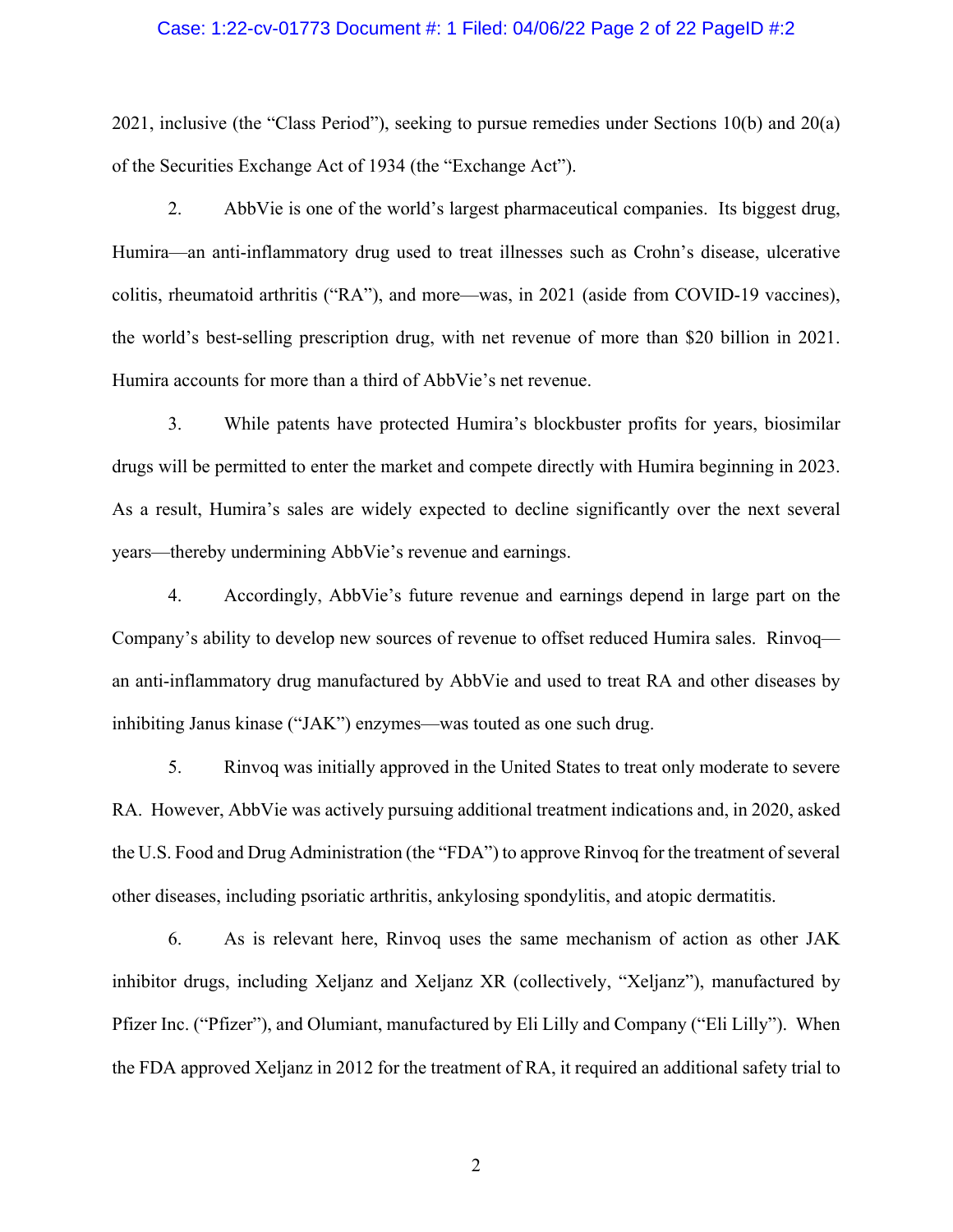#### Case: 1:22-cv-01773 Document #: 1 Filed: 04/06/22 Page 3 of 22 PageID #:3

evaluate Xeljanz's risk of certain serious adverse effects compared with non-JAK inhibitor antiinflammatory drugs. Beginning in February 2019, the FDA repeatedly warned the public that the Xeljanz safety trial indicated that certain dosages of Xeljanz were associated with elevated risks of serious heart-related issues, cancer, and other adverse events.

7. Notwithstanding the pharmacological similarities between Rinvoq and Xeljanz, during the Class Period, Defendants conditioned investors to view Rinvoq as far safer than Xeljanz while downplaying the likelihood that the FDA would take regulatory action against Rinvoq as a result of Xeljanz's problematic safety profile.

8. However, on June 25, 2021, AbbVie revealed that the FDA would not complete its review of several of the expanded treatment indications for Rinvoq by the end of June, as previously announced, due to its ongoing evaluation of safety concerns associated with Xeljanz. On this news, the price of AbbVie common stock declined \$1.76 per share, or approximately 1.5%, from a close of \$114.74 per share on June 24, 2021, to close at \$112.98 per share on June 25, 2021.

9. Then, on September 1, 2021, the FDA announced that final results from the Xeljanz safety trial established an increased risk of serious adverse events, even with low doses of Xeljanz. As a result, the FDA determined that it would require new and updated warnings for Xeljanz *and Rinvoq* because Rinvoq "share[s] similar mechanisms of action with Xeljanz" and "may have similar risks as seen in the Xeljanz safety trial." The FDA also indicated that it would further limit approved indications for Rinvoq as a result of these safety concerns. On this news, the price of AbbVie common stock declined \$8.51 per share, or more than 7%, from a close of \$120.78 per share on August 31, 2021, to close at \$112.27 per share on September 1, 2021.

10. After the Class Period, on December 3, 2021, AbbVie announced that the FDA had updated Rinvoq's label in accordance with its September 1, 2021 decision. Specifically, AbbVie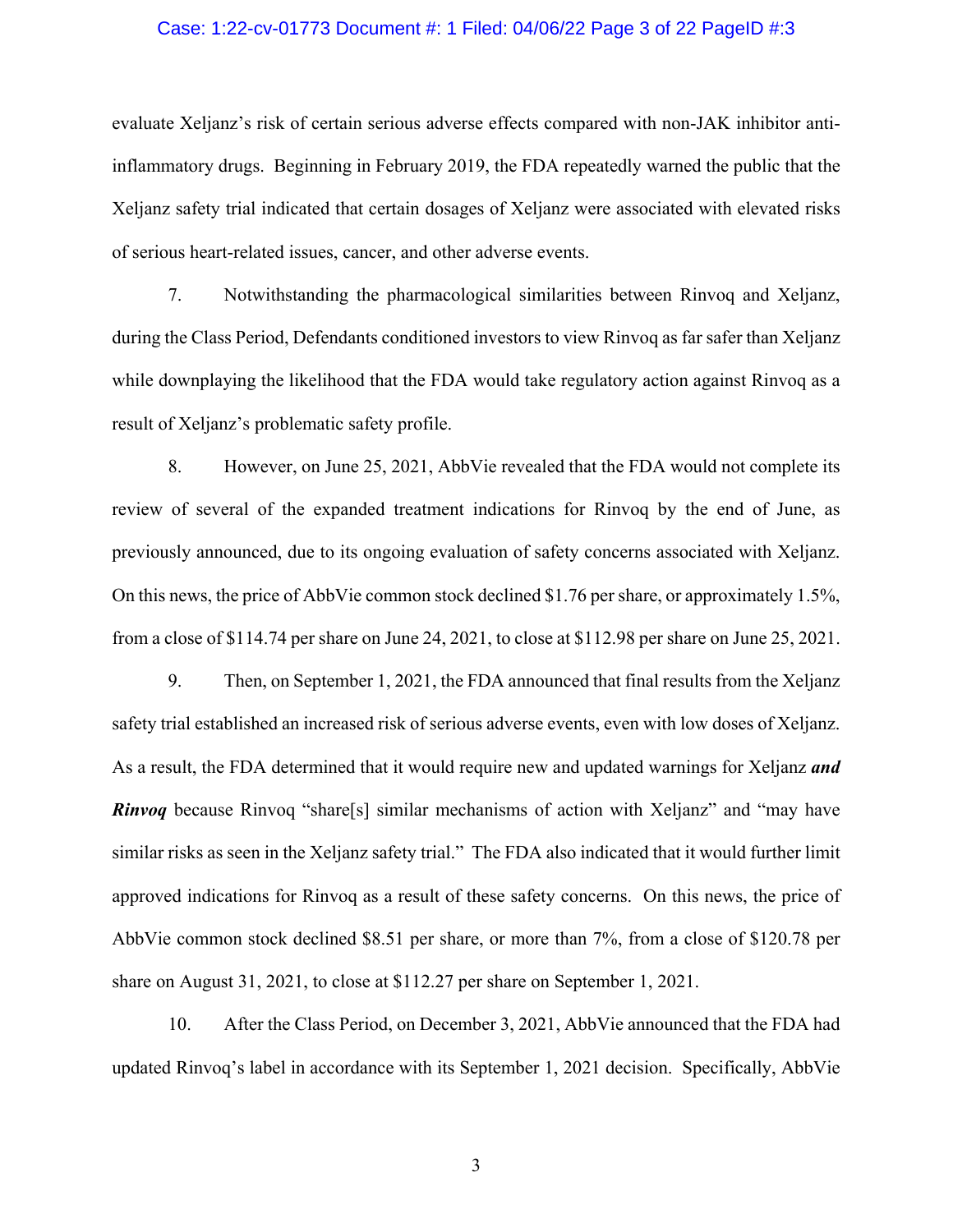#### Case: 1:22-cv-01773 Document #: 1 Filed: 04/06/22 Page 4 of 22 PageID #:4

stated that "the U.S. label for RINVOQ will now include additional information about the risks of malignancy and thrombosis, and the addition of mortality and MACE (defined as cardiovascular death, myocardial infarction and stroke) risks within the Boxed Warnings and Warnings and Precautions sections." Additionally, the label would also now state that Rinvoq "is indicated for the treatment of adults with moderately to severely active rheumatoid arthritis who have had an inadequate response or intolerance to one or more" non-JAK inhibitor drugs—meaning that Rinvoq can be marketed only as an alternative option after other anti-inflammatory drugs have failed.

11. On January 11, 2022, Defendants admitted that these changes to Rinvoq's label would negatively impact sales, forcing the Company to reduce its long-term guidance for Rinvoq's sales in 2025, from greater than \$8 billion, to greater than \$7.5 billion.

12. This Complaint alleges that, throughout the Class Period, Defendants made materially false and/or misleading statements, as well as failed to disclose material adverse facts, about the Company's business and operations. Specifically, Defendants misrepresented and/or failed to disclose that: (1) safety concerns about Xeljanz extended to Rinvoq and other JAK inhibitors; (2) as a result, it was likely that the FDA would require additional safety warnings for Rinvoq and would delay the approval of additional treatment indications for Rinvoq; and (3) therefore, Defendants' statements about the Company's business, operations, and prospects lacked a reasonable basis.

13. As a result of Defendants' wrongful acts and omissions, and the significant decline in the market value of the Company's securities when the truth was revealed, Plaintiff and other members of the Class have suffered significant damages.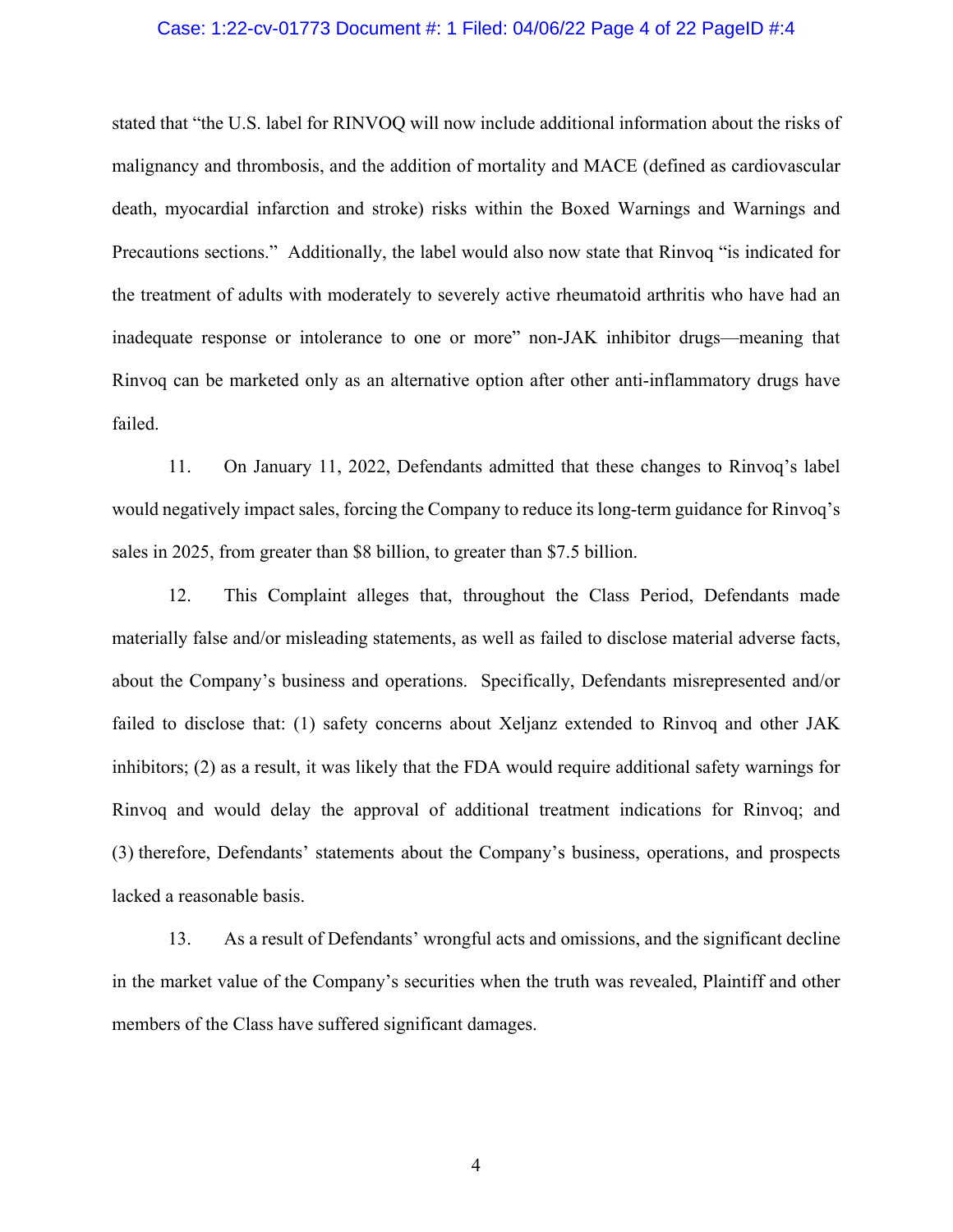#### Case: 1:22-cv-01773 Document #: 1 Filed: 04/06/22 Page 5 of 22 PageID #:5

## **II. JURISDICTION AND VENUE**

14. Plaintiff's claims arise under Sections 10(b) and 20(a) of the Exchange Act, 15 U.S.C. §§ 78j(b) and 78t(a), and the rules and regulations promulgated thereunder, including SEC Rule 10b-5, 17 C.F.R. § 240.10b-5.

15. This Court has jurisdiction over the subject matter of this action under 28 U.S.C. § 1331 and Section 27 of the Exchange Act, 15 U.S.C. § 78aa.

16. Venue is proper in this District under Section 27 of the Exchange Act, 15 U.S.C. § 78aa, and 28 U.S.C. § 1391(b), because AbbVie is headquartered in this District and many of the acts and conduct that constitute the violations of law complained of herein, including the dissemination to the public of materially false and misleading information, occurred in this District.

17. In connection with the acts, conduct, and other wrongs alleged in this Complaint, Defendants, directly or indirectly, used the means and instrumentalities of interstate commerce, including the United States mails, interstate telephone communications, and the facilities of the national securities markets.

#### **III. PARTIES**

18. Plaintiff, as set forth in the accompanying certification, incorporated by reference herein, purchased AbbVie securities at artificially inflated prices during the Class Period and has been damaged thereby.

19. Defendant AbbVie is a Delaware corporation with principal executive offices at 1 North Waukegan Road, North Chicago, Illinois 60064.

20. Defendant Richard A. Gonzalez ("Gonzalez") is and was the Company's Chairman of the Board and Chief Executive Officer at all relevant times.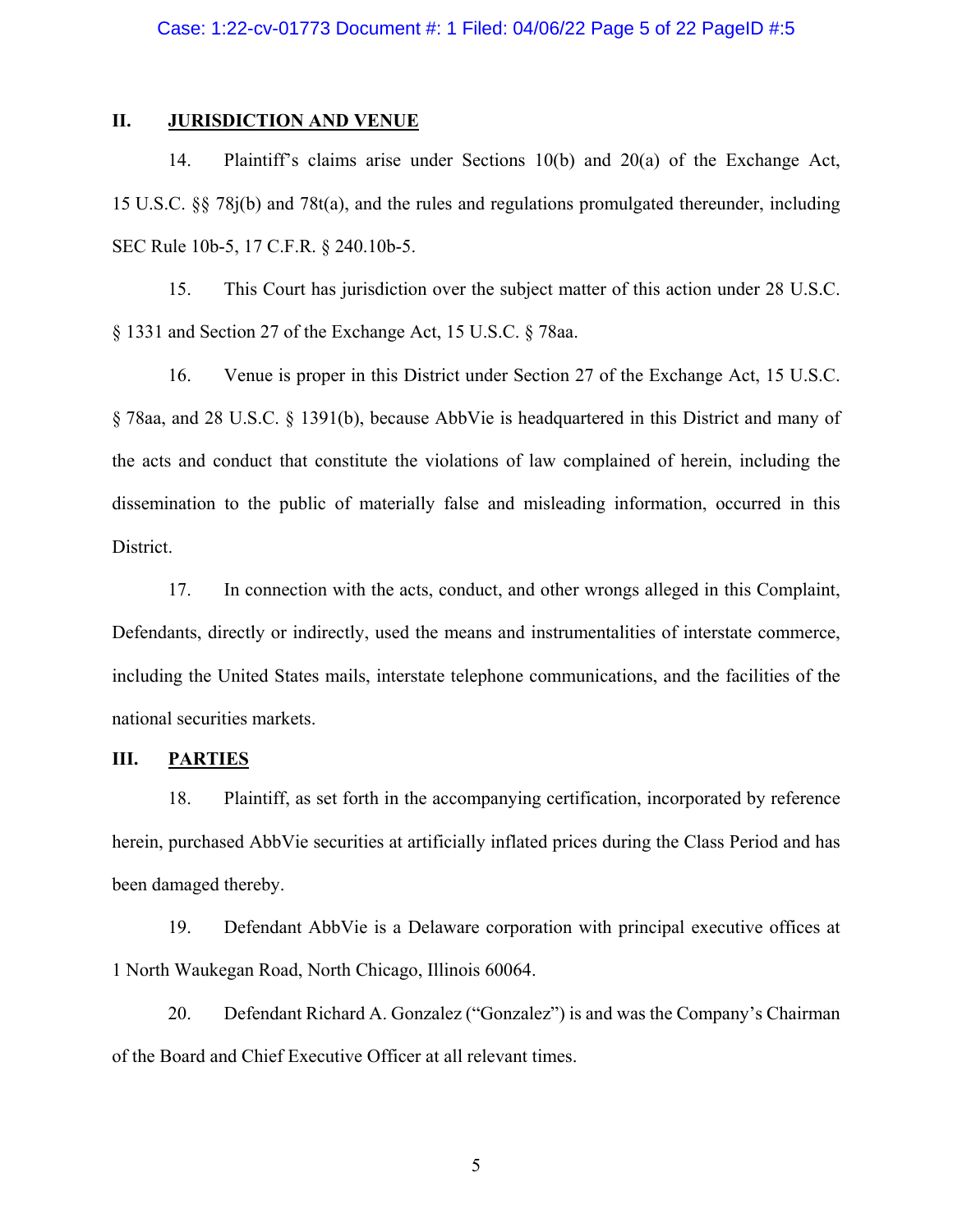#### Case: 1:22-cv-01773 Document #: 1 Filed: 04/06/22 Page 6 of 22 PageID #:6

21. Defendant Robert A. Michael ("Michael") is and was the Company's Chief Financial Officer at all relevant times.

22. Defendant Jeffrey R. Stewart ("Stewart") is and was the Company's Chief Commercial Officer at all relevant times.

23. Defendant Michael E. Severino ("Severino") is and was the Company's Vice Chairman and President at all relevant times.

24. Defendants Gonzalez, Michael, Stewart, and Severino are collectively referred to herein as the "Individual Defendants."

25. The Individual Defendants, because of their positions with the Company, possessed the power and authority to control the contents of AbbVie's reports to the SEC, press releases, and presentations to securities analysts, money and portfolio managers, and institutional investors, i.e., the market. Each Individual Defendant was provided with copies of the Company's reports alleged herein to be misleading prior to, or shortly after, their issuance and had the ability and opportunity to prevent their issuance or cause them to be corrected. Because of their positions and access to material non-public information available to them, each of the Individual Defendants knew that the adverse facts specified herein had not been disclosed to, and/or were being concealed from, the public, and that the positive representations that were being made were then materially false and/or misleading.

26. AbbVie and the Individual Defendants are collectively referred to herein as "Defendants."

## **IV. SUBSTANTIVE ALLEGATIONS**

#### **A. Background**

27. AbbVie, a Delaware corporation with principal executive offices in North Chicago, Illinois, is one of the world's largest pharmaceutical companies. Its biggest drug, Humira—an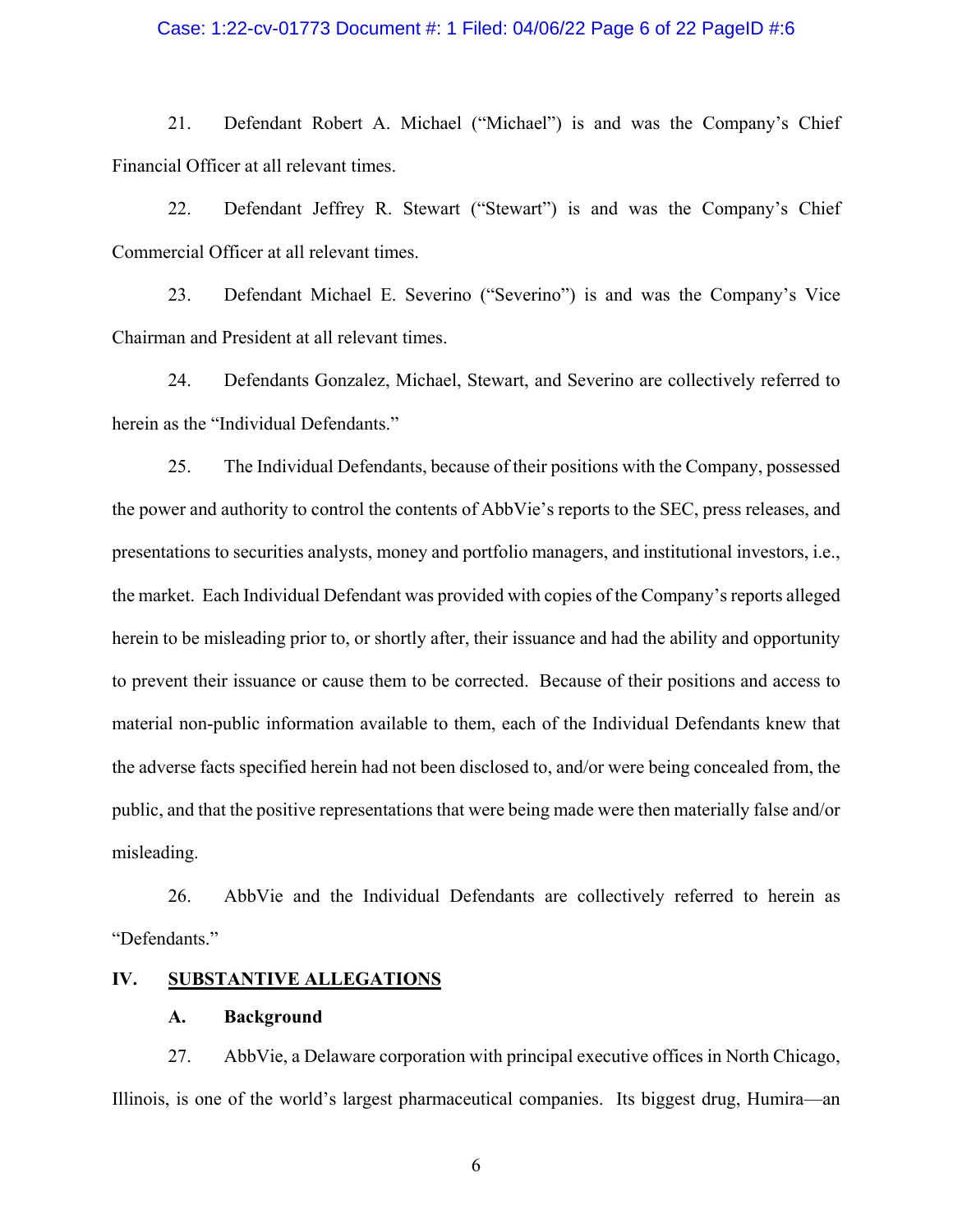#### Case: 1:22-cv-01773 Document #: 1 Filed: 04/06/22 Page 7 of 22 PageID #:7

anti-inflammatory drug used to treat illnesses such as Crohn's disease, ulcerative colitis, RA, and more—was, in 2021 (aside from COVID-19 vaccines), the world's best-selling prescription drug, with net revenues of more than \$20 billion in 2021. In 2021, sales of Humira accounted for approximately 37% of AbbVie's total net revenue—with AbbVie's next-best-selling drug, Imbruvica, accounting for less than 10% of AbbVie's net revenue.

28. While AbbVie has protected Humira's blockbuster profits for years with a "patent thicket" of more than 100 patents, certain biosimilar drugs—that is, direct competitors to Humira—will be permitted to enter the market beginning in 2023 under agreements settling patent litigation between AbbVie and other pharmaceutical companies.<sup>1</sup> Because profits for brand name drugs (like Humira) typically plummet when biosimilar or generic versions enter the market, AbbVie's revenue and earnings are expected to decline significantly when Humira loses complete patent protection. Indeed, during an earnings call on February 2, 2022, Defendant Gonzalez warned that the Company expected to see "45% erosion, plus or minus 10%," in Humira sales following the introduction of biosimilar competitors in 2023. As such, industry analysts and experts have reported that AbbVie is looking to its other drugs—including Rinvoq, another type of anti-inflammatory drug—to make up for declining Humira sales.2

 $\overline{a}$ 

<sup>1</sup> *See, e.g.*, Zachary Brennan, *AbbVie settles one of its final Humira biosimilar suits for another mid-2023 delayed entry*, ENDPOINTS NEWS (Mar. 9, 2022), https://endpts.com/abbviesettles-one-of-its-final-humira-biosimilar-suits-for-another-mid-2023-delayed-entry/ (noting that "as many as 10 biosimilars" may launch in 2023 pursuant to settlement agreements with AbbVie).

<sup>2</sup> *See, e.g.*, Noah Higgins-Dunn, *AbbVie's Rinvoq marches toward blockbuster ulcerative colitis nod even as JAK delays drag on*, FIERCE PHARMA (June 29, 2021), https://www.fierce pharma.com/pharma/abbvie-s-rinvoq-continues-march-toward-ulcerative-colitis-nod-even-as-fda -jak-delays-loom ("AbbVie has pegged much of its post-Humira hopes on its next-gen immunology med Rinvoq."); Michael Gibney, *AbbVie nurtures deep drug pipeline to replace heavy US Humira sales loss in 2023*, S&P GLOBAL MARKET INTELLIGENCE (Feb. 2, 2022), https://www.spglobal.com/marketintelligence/en/news-insights/latest-news-headlines/abbvienurtures-deep-drug-pipeline-to-replace-heavy-us-humira-sales-loss-in-2023-68707010 ("To fill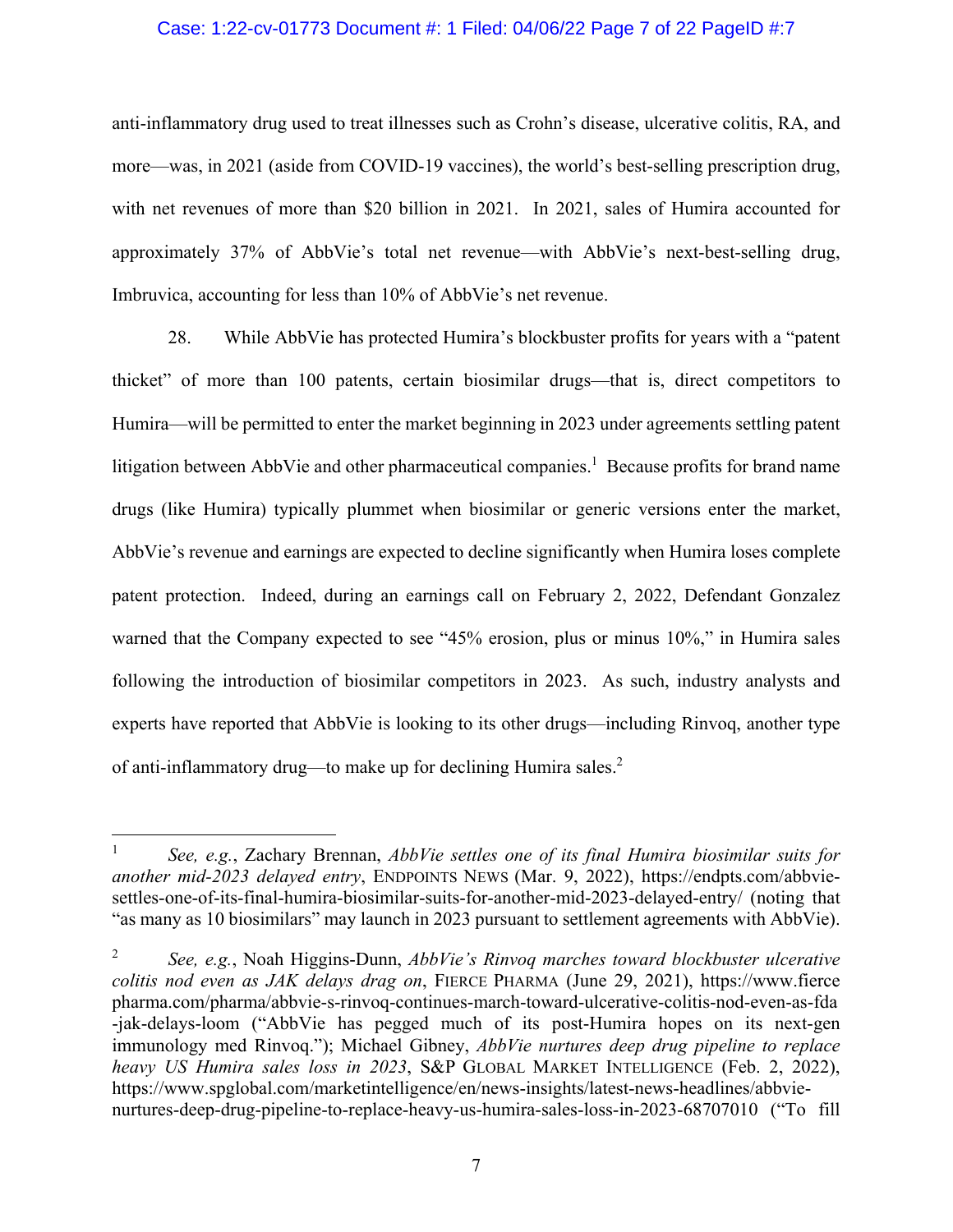#### Case: 1:22-cv-01773 Document #: 1 Filed: 04/06/22 Page 8 of 22 PageID #:8

29. However, Rinvoq currently accounts for only a small portion of AbbVie's revenues—approximately \$1.7 billion in 2021, or just under 3% of AbbVie's total net revenue. Notably, Rinvoq was initially approved in the United States to treat only moderate to severe RA, and its revenues were expected to increase substantially if the FDA approved Rinvoq for the treatment of additional diseases. The FDA's approval of additional treatment indications for Rinvoq was and is therefore critical to the Company's ability to offset lost Humira sales. In 2020, prior to the Class Period, AbbVie submitted a series of supplemental New Drug Applications seeking the FDA's approval of Rinvoq for the treatment of psoriatic arthritis, ankylosing spondylitis, and atopic dermatitis (collectively, the "sNDAs").

30. As is relevant here, Rinvoq treats disease by inhibiting JAK enzymes. Rinvoq uses the same mechanism of action as several other JAK inhibitor drugs, including Pfizer's Xeljanz and Eli Lilly's Olumiant.

31. When the FDA approved Xeljanz for the treatment of RA in 2012, it required Pfizer to conduct an additional safety trial (the "ORAL Surveillance Trial") to evaluate Xeljanz's risk of serious heart-related events and cancer when compared with other anti-inflammatory drugs that were not JAK inhibitors. In February 2019, the FDA alerted the public that, according to interim data from the ongoing ORAL Surveillance Trial, RA patients taking 10 mg twice daily doses of Xeljanz were subject to increased risks of blood clots in the lungs, and of death, compared to patients treated with smaller doses of Xeljanz or with a non-JAK inhibitor drug. Several months later, in July 2019, the FDA further warned the public that ulcerative colitis patients taking 10 mg

 $\overline{a}$ 

<sup>[</sup>Humira's] void in the immunology business, AbbVie is looking to its newer drugs with different modalities to Humira's TNF blocking agent[, including] the JAK inhibitor Rinvoq.").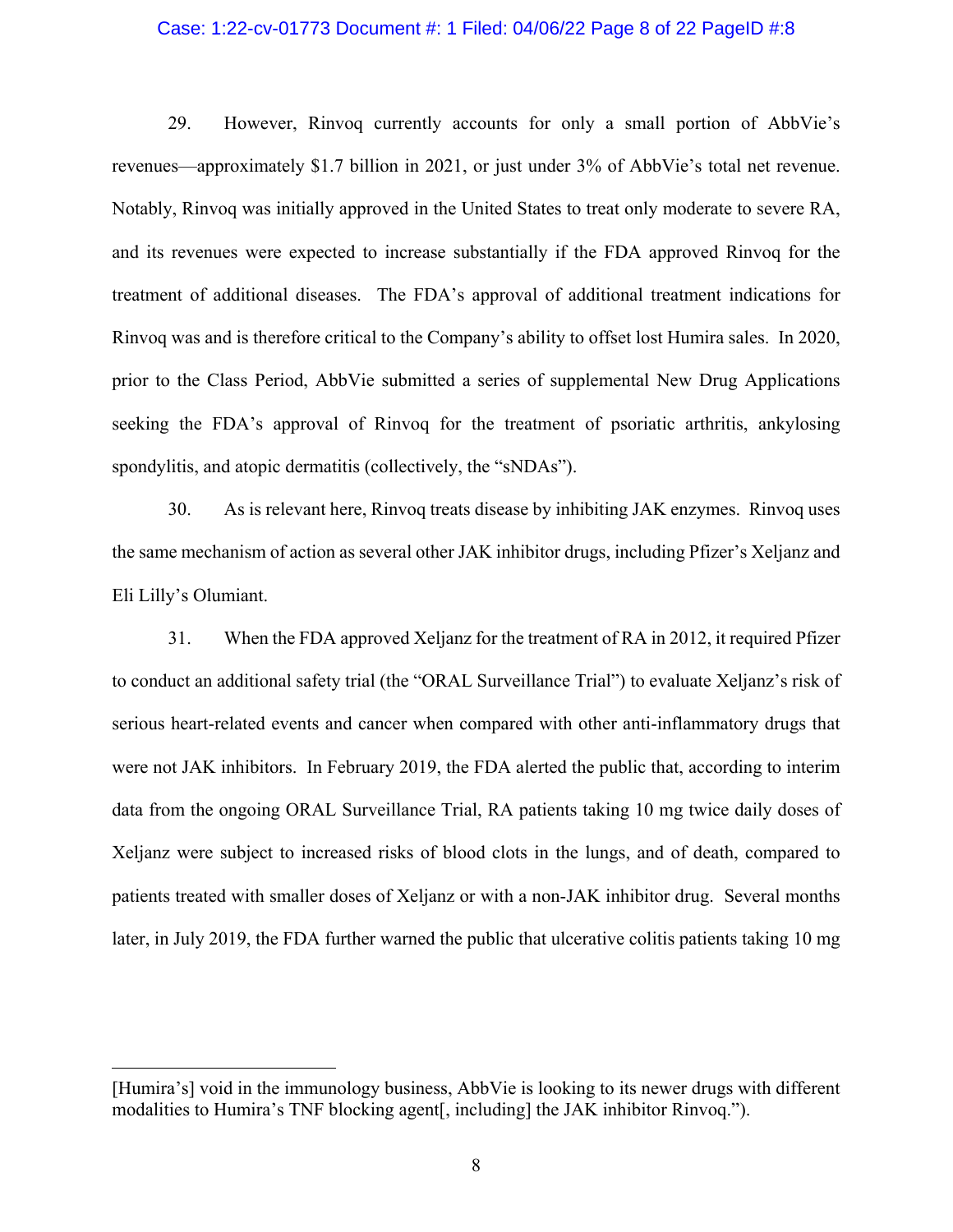#### Case: 1:22-cv-01773 Document #: 1 Filed: 04/06/22 Page 9 of 22 PageID #:9

twice daily doses of Xeljanz were also subject to increased risks of blood clots in the lungs and of death.

32. Then, in February 2021, the FDA issued an alert warning that preliminary results from the now-complete ORAL Surveillance Trial "show an increased risk of serious heart-related problems and cancer with [Xeljanz] compared to another type of medicine called tumor necrosis factor (TNF) inhibitors."

#### **B. Defendants' False and Misleading Statements**

33. The Class Period begins on April 30, 2021, to coincide with AbbVie's announcement of its first quarter 2021 financial results. During an earnings conference call with analysts that same day, an analyst from BMO Capital Markets asked whether physicians were "switching patients from Xeljanz to Rinvoq in RA if there's a perceived safety benefit with Rinvoq as a more selective JAK." In response, Defendant Stewart assured the market that "we clearly see that [the risks being studied in the ORAL Surveillance Trial are] *perceived as a Xeljanz issue*."3 Stewart further explained that, as a result, "you may see people take their foot off the gas on" prescribing new patients to Xeljanz, compared to other JAK inhibitor drugs such as Rinvoq.

34. During the April 30, 2021 earnings call, Defendant Gonzalez also explained that AbbVie expected approval of "expanded indications for Rinvoq in psoriatic arthritis, ankylosing spondylitis and atopic dermatitis" in 2021. More specifically, Defendant Severino represented that the Company "*expect[ed] approval decisions for psoriatic arthritis [and ankylosing spondylitis] in June and for atopic dermatitis in July*."

35. The following month, during the UBS Global Healthcare Virtual Conference on May 25, 2021, Defendants discussed the importance of additional approvals for Rinvoq. For

<u>.</u>

<sup>3</sup> All emphasis is added.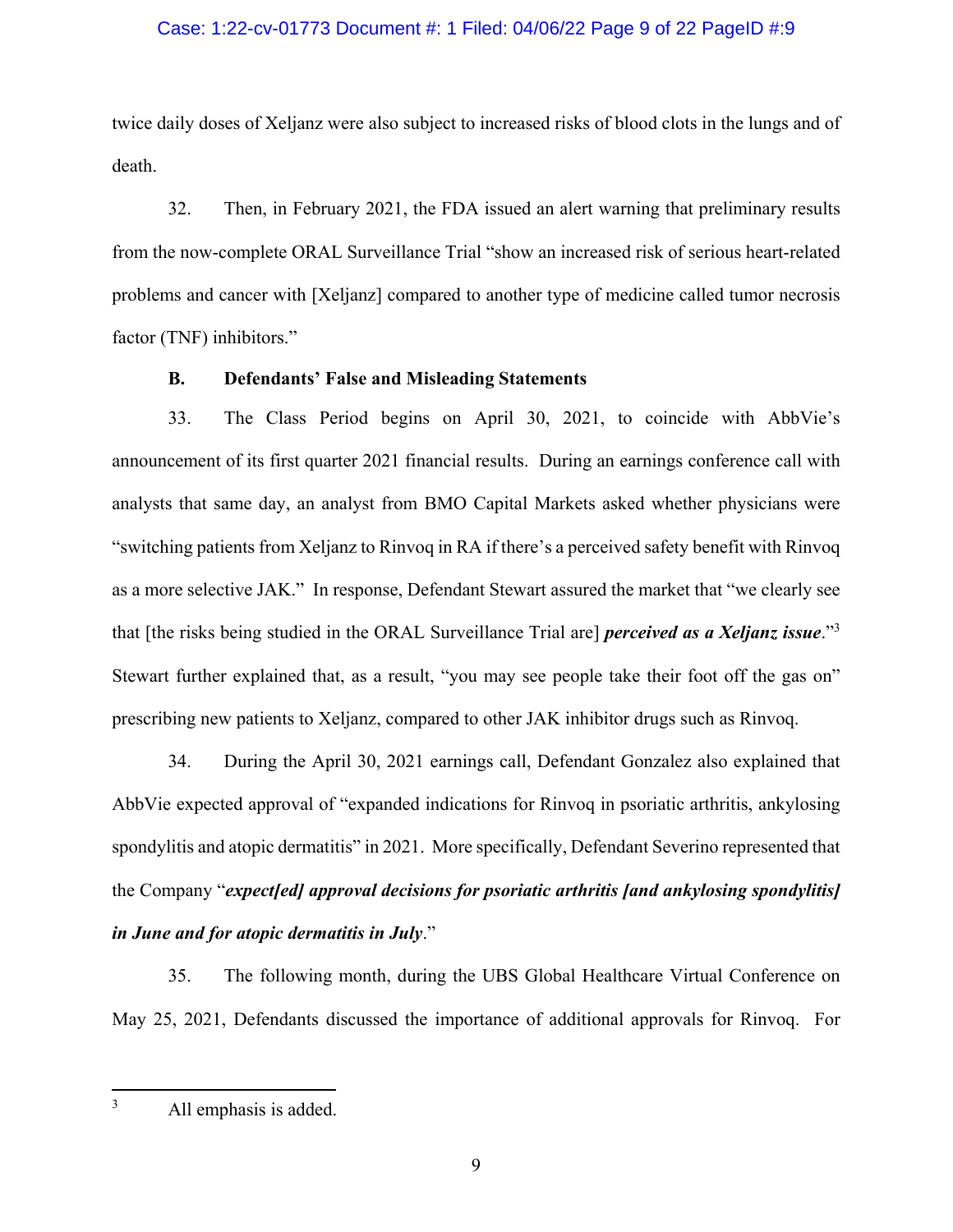#### Case: 1:22-cv-01773 Document #: 1 Filed: 04/06/22 Page 10 of 22 PageID #:10

example, Stewart stated that the atopic dermatitis market is "very dynamic" and "very significant," and touted AbbVie's market prospects, highlighting that the Company anticipated "lots of dynamic growth in the market" and "very strong positioning of Rinvoq as a new agent into that space."

36. During the May 25, 2021 conference, Defendants also assured investors that the Company was confident in the safety of Rinvoq, despite the preliminary results of the ORAL Surveillance Trial. Specifically, when a UBS analyst observed that "everyone's now waiting for how the label plays out" and "whether or not there is an [FDA Advisory Committee meeting] for JAKs," and asked Defendants to "help us think through what the different scenarios might be for what the [Rinvoq] label could look like," Defendant Severino explained:

> With respect to the label, I think it's early to speculate, we don't know what Xeljanz labeling will look like and that is obviously a key component of the story. But what I would say is, *we remain very confident in the data that we've generated for Rinvoq*. We have a very large data set, more than 10,000 patient years of followup. We have long-term randomized data, and we know that those randomized data, controlled data are the most impactful, with the agency when looking at safety questions like the ones that they're examining, we have 3-year data in RA. We have 1-year data in psoriatic arthritis. We have large safety databases across all of the indications that we are pursuing.

> *And those data have not shown a signal with our agent, with Rinvoq, for the adverse experiences that are being evaluated with Xeljanz and with others*. Specifically, we've not seen increased rates of VTE or PE. We've not seen increased rates of cardiovascular events or MACE events, and we've not seen increased risk for malignancy. And if you look at the track record here, *we've been very successful in getting our data into the label so they're well understood by prescribing physicians*.

> And if [one] looks at the RA launch, *we had our data in the label for RA, both our efficacy and our safety data. I think they well characterize the benefit risk of the molecule in that launch.* Performed very well. In fact, it exceeded our expectations, *so we feel good about the opportunities that are in front of us for psoriatic arthritis, for atopic dermatitis and ankylosing spondylitis*, which are the indications that are under review. And of course, we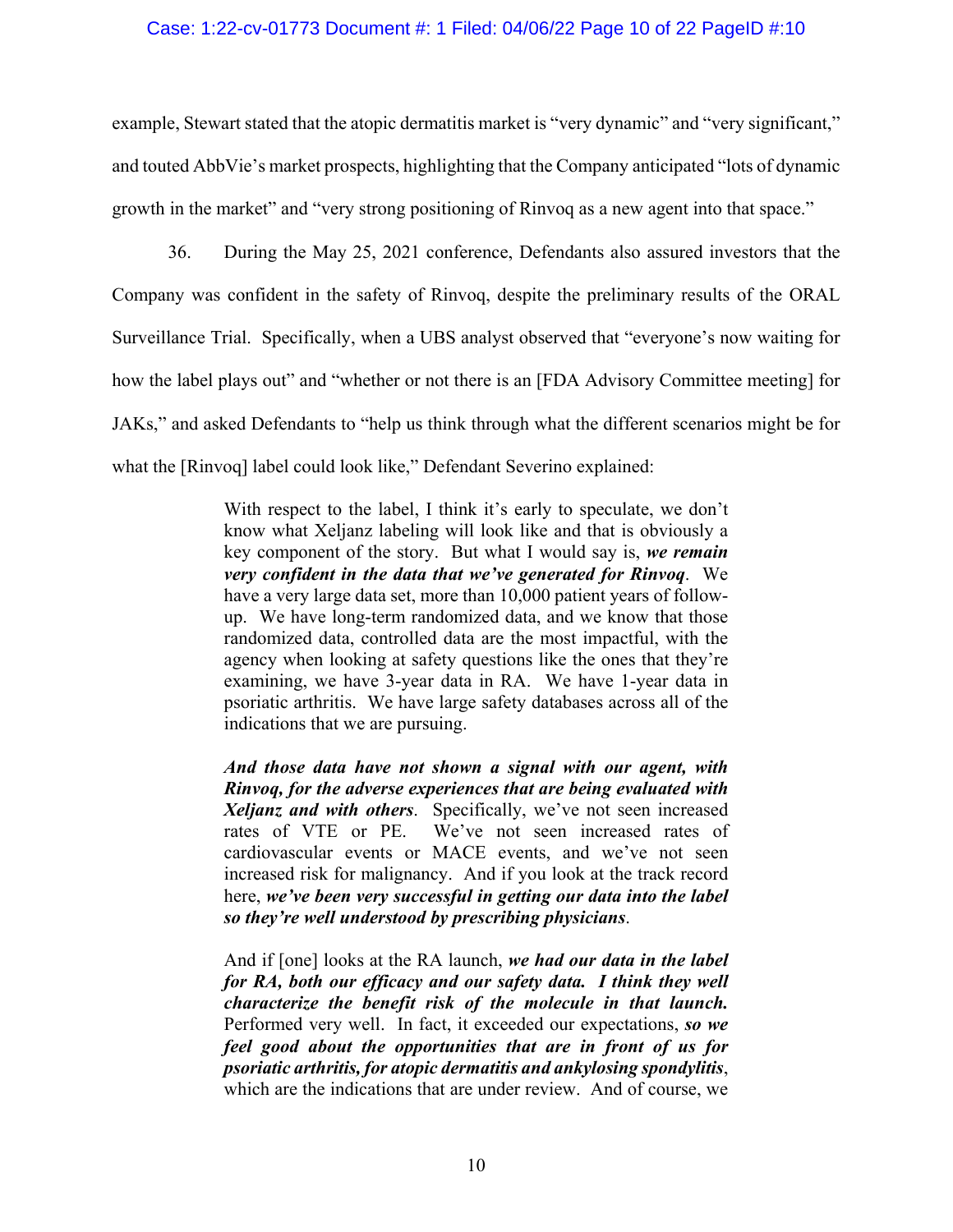## Case: 1:22-cv-01773 Document #: 1 Filed: 04/06/22 Page 11 of 22 PageID #:11

have more indications that are still in Phase III and we feel confident in those as well.

37. Several days later, at the Sanford C. Bernstein Strategic Decisions Conference (Virtual) on June 2, 2021, Defendants were asked again whether physicians were "moving towards Rinvoq away from Xeljanz as a result of the heightened safety concern around Xeljanz." In response, Defendant Severino assured analysts and investors that "the Xeljanz issue seems to be viewed by the prescribing community as *specific to Xeljanz*," and that "you see a change in the Xeljanz performance, but Rinvoq's performance has continued." Additionally, Severino engaged in an extended discussion with an analyst regarding Rinvoq's sNDA for atopic dermatitis, and assured the market that the Company was on track to achieve that approval in July 2021:

> [ANALYST:] Can you, a, remind us sort of the timeline for you guys to be able to comment? And two, there has been a discussion about potential AdCom for all the JAK1s before a decision is—will take place. You and some of the other companies were saying, no, our time line is driven by our—by the delays of the dates that FDA comes on [the Prescription Drug User Fee Act ("PDUFA")]. But can we be confident that, that is not going to all be delayed by the need for some sort of an AdCom on the overall safety of the class?

> [SEVERINO:] So the PDUFA date for the atopic derm indication, which is I assume the indication that you're referring to, had been April and it moved 3 months so it's now in July. So early in the third quarter. *And we feel like we are making appropriate progress with the—our ability to provide answers to the FDA, provide them the data that they have requested, and we feel good about the overall progress we're making there*. And we feel very confident in that overall profile and our ability to gain an approval in that indication.

> If you look at the Rinvoq RA application, that was in review at the time that the baricitinib, DVT, PE issue came to light. And there was speculation at that time that there would be an AdCom before they could act on the RA application. And there was not. The FDA made their decision based on the data that we provided them and based on their own review of those data. *And the outcome there*

. . .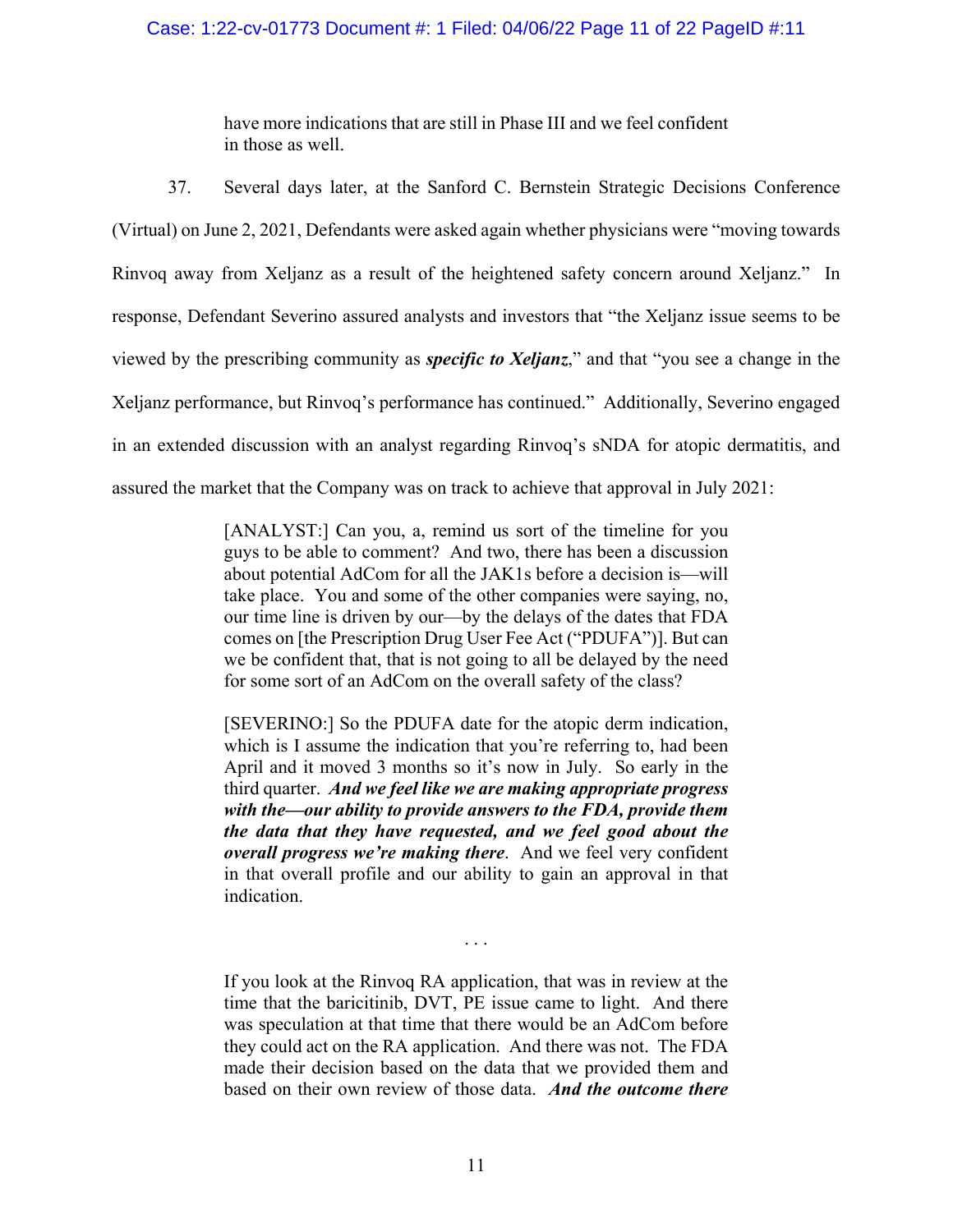*was a good one and the label that we achieved was a good one*. And it supported the very robust launch in RA that quite frankly exceeded our expectations and I think exceeded expectations broadly speaking.

[ANALYST:] Okay. So the obvious question is, are we at the—is there still a go, a back-and-forth in things like the label language? Is the overall review still progressing with the exception of that question of the safety profile of the class? Or is this kind of done and that's the last gating factor? Or is everything delayed and will we start somewhere in June? Can I—can you give us a little bit more color on this?

[SEVERINO:] I would say that the review of the file is progressing in a way that's very consistent with our expectations. We—we're asked in April to supply some additional data. We supplied those data. *We viewed the data as supportive of our overall application and very consistent with everything that we've said about product safety and efficacy. And I would say that the file is progressing as we would have expected*.

[ANALYST:] A kind of like label discussion at this point or close enough to closing the last gaps in what needs to get done before approval. Is that kind of like the overall picture?

[SEVERINO:] Yes. I mean we usually don't comment on the specifics of exact label discussions until they're finalized. But I would say we're making the progress that we would expect and we believe *we're on track for an approval on the new PDUFA date*.

38. Similarly, during the Goldman Sachs Global Healthcare Conference (Virtual) on

June 8, 2021, an analyst from Goldman Sachs observed that "the regulatory environment for the

JAK class here in the U.S." is "top of mind," and asked Defendants about "potential [JAK

inhibitor] class label changes the FDA might be considering," as well as "how generalizable the

Xeljanz data is to other JAK" drugs, like Rinvoq. In response, Severino stated:

Well, *we certainly have seen differences in JAKs with respect to performance and with respect to a number of safety issues*, if you look across the class. And while people talk about the JAK class in aggregate, *there are very significant differences in specificity for JAK type, and those can drive real differences in performance,*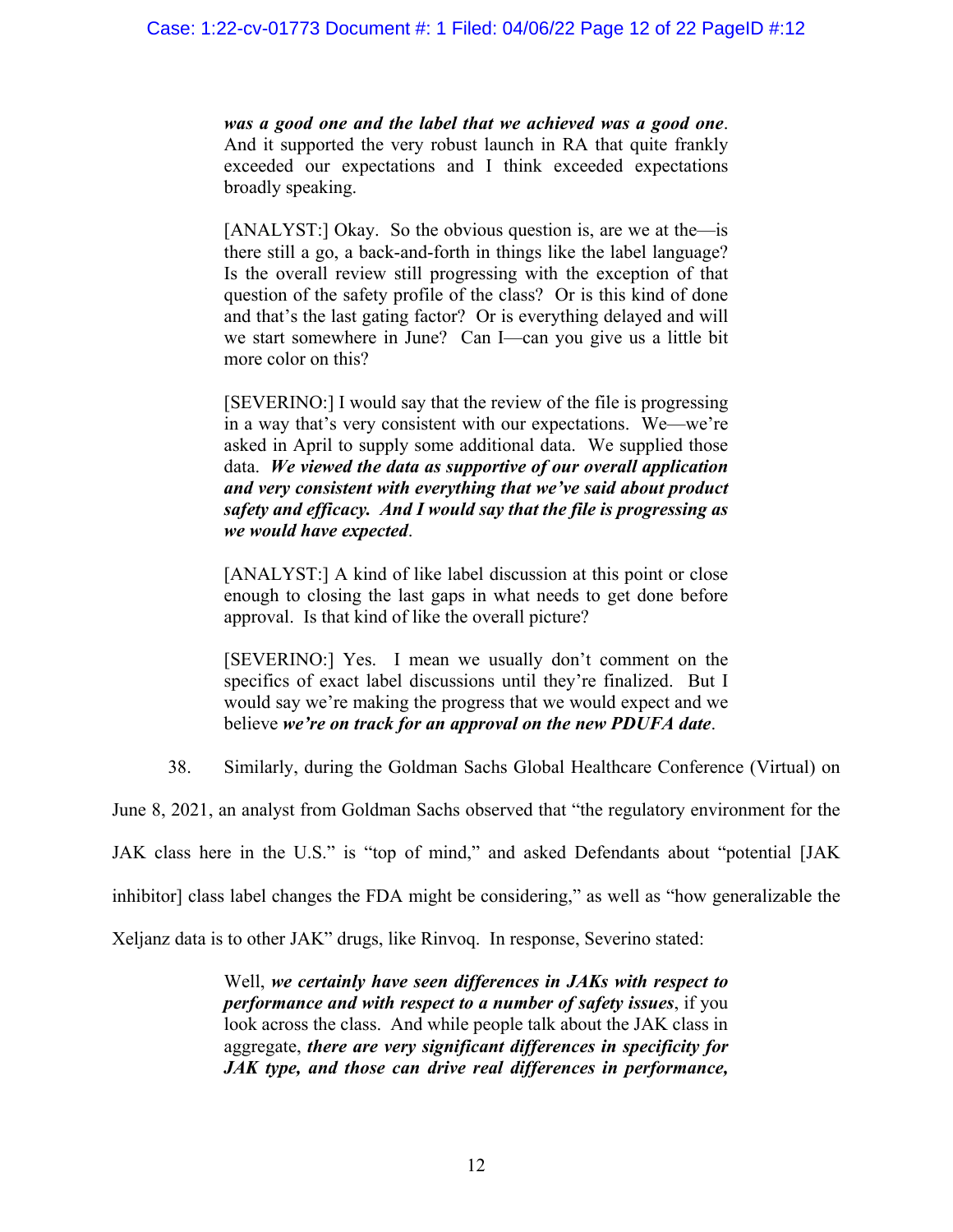*both from a safety and an efficacy perspective*. And we've consistently had very strong data in both perspectives.

Obviously, most of the attention now comes after the results of the Xeljanz Oral Surveillance study and the results that were demonstrated there on MACE and malignancy. So failing to clear their safety boundary for those 2 events in a study that was a postmarketing requirement, going way back to their original approval.

What I would say there is we've looked for those events very carefully within our program. We have a large database. We have more than 10,000-patient years' experience in our clinical trials database that we have examined for these events. We adjudicate these events. We have very rigorous methods to try to make sure that we are capturing all events that are occurring. And those databases have not shown a signal for increased risk. And that's true whether you look compared to baseline rates or within the controlled portions of those programs where you have long-term control data against Humira, principally, and other agents as well. We've not shown evidence of increased risk for MACE, for malignancy, for DVT and PE. *So we feel confident in the profile that we've described*.

And I think it's challenging to predict how they will come down on labeling across each member of the class. But what I would say is *we have been successful in making sure that our data are reflected in our label, and that's been well understood by prescribing physicians*. And if you go back, as an analogy, if you will, to the RA approval, which occurred right around the time that the DVT and PE issue was the focus for baricitinib, we had data in our label that described our experience. Those data were well understood by physicians, and the uptake has been very robust in that indication. And so I think we're in a very similar position here.

39. The above statements identified in ¶¶ 33-38 were materially false and misleading,

and failed to disclose material adverse facts, about the Company's business and operations. Specifically, Defendants misrepresented and/or failed to disclose that: (1) safety concerns about Xeljanz extended to Rinvoq and other JAK inhibitors; (2) as a result, it was likely that the FDA would require additional safety warnings for Rinvoq and would delay the approval of additional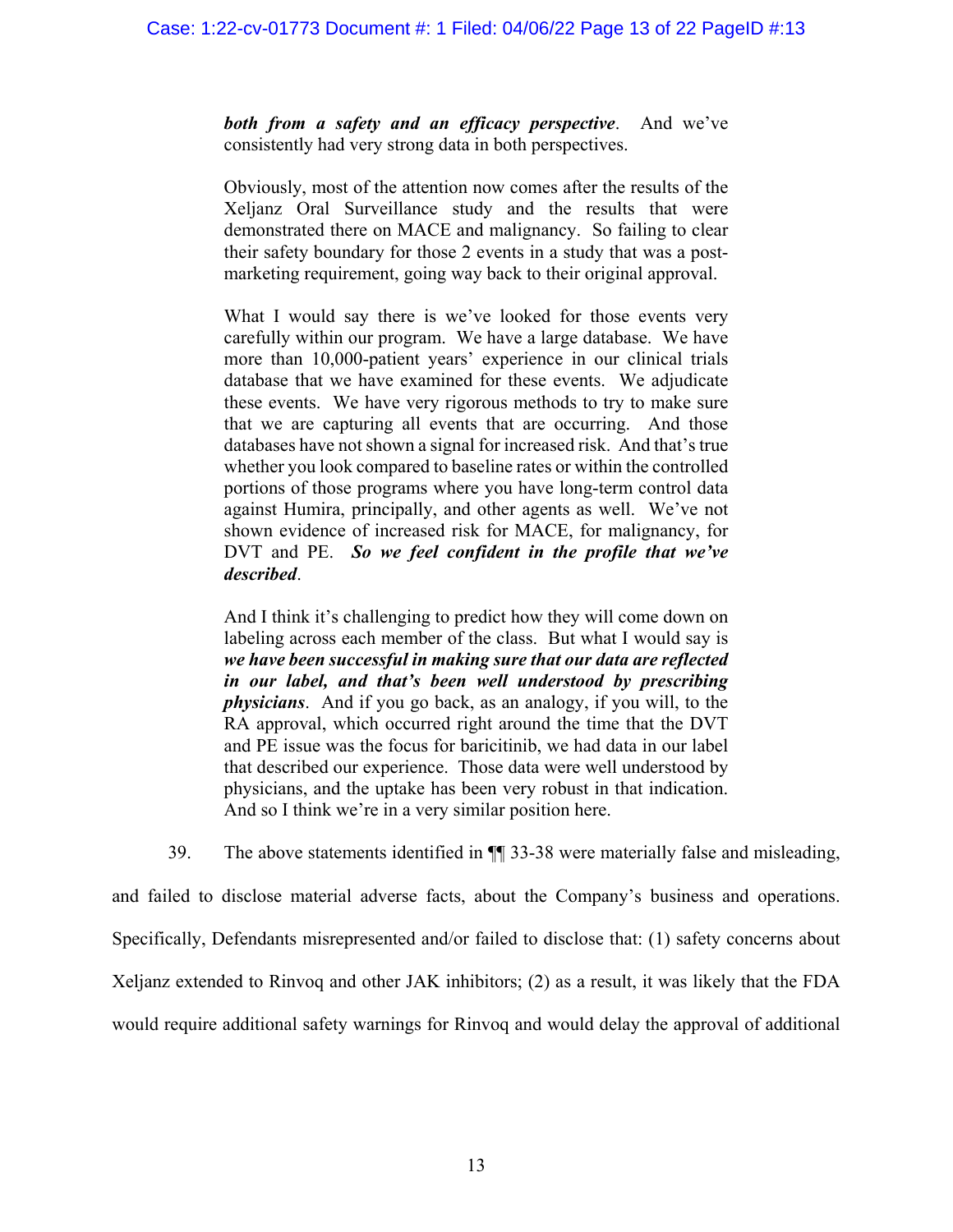#### Case: 1:22-cv-01773 Document #: 1 Filed: 04/06/22 Page 14 of 22 PageID #:14

treatment indications for Rinvoq; and (3) therefore, Defendants' statements about the Company's business, operations, and prospects lacked a reasonable basis.

## **C. The Truth Emerges**

40. On June 25, 2021, AbbVie announced that the FDA would not complete its review of the sNDAs regarding psoriatic arthritis and ankylosing spondylitis in June, as Defendants had represented. Defendants revealed that the FDA had, in explaining the delay, "cited its ongoing review of Pfizer's post-marketing study, ORAL Surveillance."

41. On this news, the price of AbbVie common stock declined \$1.76 per share, or approximately 1.5%, from a close of \$114.74 per share on June 24, 2021, to close at \$112.98 per share on June 25, 2021.

42. Several weeks later, on July 16, 2021, AbbVie announced that the FDA had also extended its review of the sNDA regarding atopic dermatitis, again citing the Oral Surveillance Trial.

43. Despite these developments, Defendants continued to assure investors that Rinvoq's safety data was strong. For example, during the Company's quarterly earnings call on July 30, 2021, Severino represented that—despite the FDA's delay—"[w]e remain confident in the benefit risk profile for Rinvoq across all indications." Stewart also reiterated that AbbVie's data on Rinvoq was "very significant[ly] differentiated" from the problematic data on Xeljanz. Moreover, Gonzalez touted the Company's guidance for future Rinvoq revenue, stating that the Company projected \$8 billion in Rinvoq sales in 2025.

44. However, on September 1, 2021, the FDA announced that the final results of the ORAL Surveillance Trial showed "an increased risk of serious heart-related events such as heart attack or stroke, cancer, blood clots, and death" even with lower doses of Xeljanz. Accordingly, the FDA further stated that it would require "new and updated warnings" not only for Xeljanz, *but*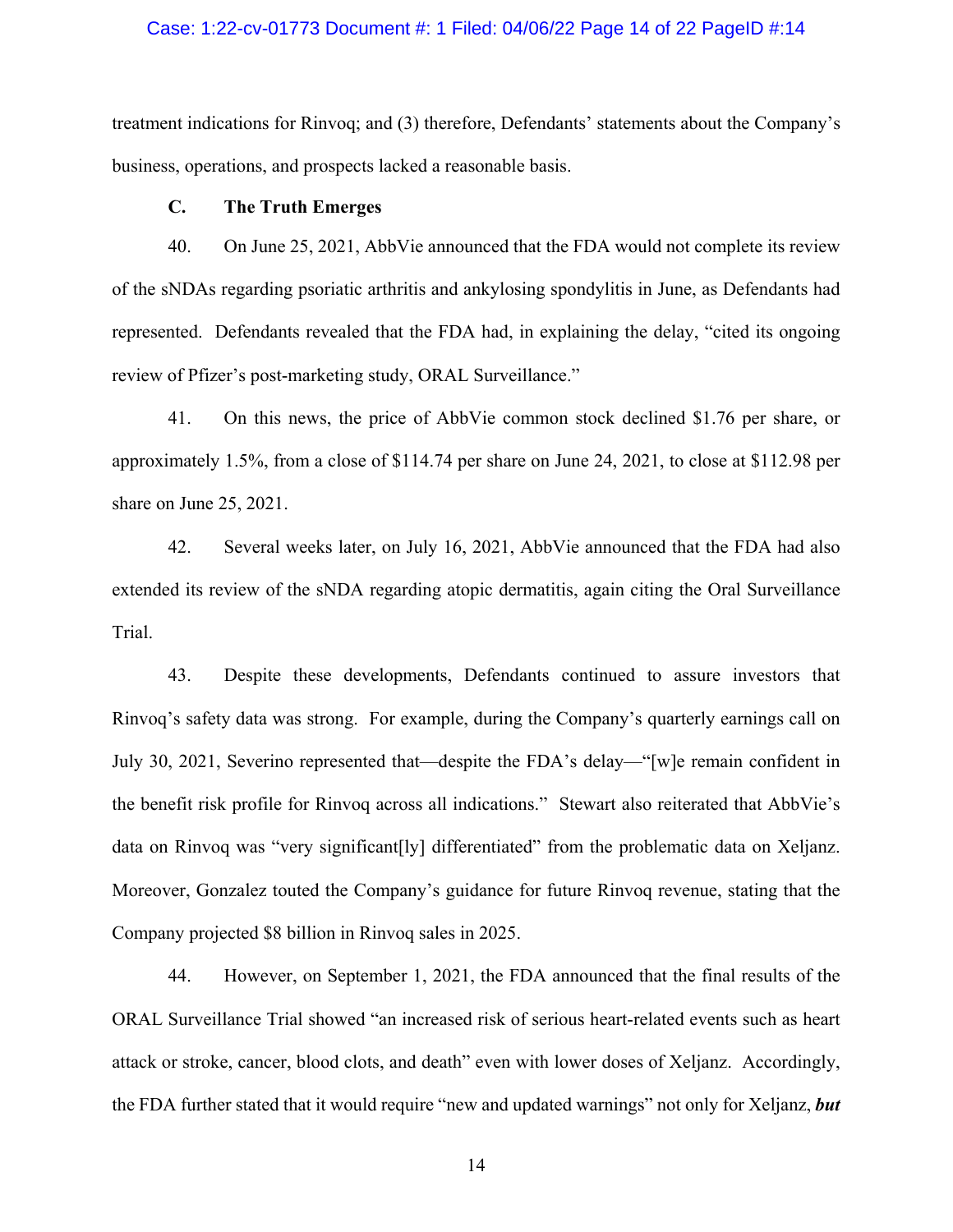#### Case: 1:22-cv-01773 Document #: 1 Filed: 04/06/22 Page 15 of 22 PageID #:15

*also for both Rinvoq and Olumiant*. The FDA explained that, "since they share mechanisms of action with Xeljanz, [the] FDA considers that these medicines may have similar risks as seen in the Xeljanz safety trial." Moreover, the FDA also revealed that it would further limit approved uses of Rinvoq, Xeljanz, and Olumiant, permitting these drugs to be prescribed only for "certain patients who have not responded [to] or cannot tolerate one or more TNF blockers."

45. On this news, the price of AbbVie common stock declined \$8.51 per share, or more than 7%, from a close of \$120.78 per share on August 31, 2021, to close at \$112.27 per share on September 1, 2021.

46. As analysts and industry experts noted, the FDA's announcement affected AbbVie's prospects particularly strongly, given AbbVie's reliance on Rinvoq to provide much more substantial profits in the future. For example, *Bloomberg* noted that "AbbVie's stock was hit particularly hard [from this news] as Rinvoq is supposed to be the company's next big drug" after Humira loses its patent-protected monopoly. Similarly, analysts from SVB Leerink and Bernstein warned that the FDA's label changes—particularly the new restrictions on approved uses—would likely reduce future Rinvoq sales by billions of dollars.

47. After the Class Period, on December 3, 2021, AbbVie revealed that the FDA had updated Rinvoq's label in accordance with the FDA's September 1, 2021 announcement. Specifically, AbbVie stated that "the U.S. label for RINVOQ will now include additional information about the risks of malignancy and thrombosis, and the addition of mortality and MACE (defined as cardiovascular death, myocardial infarction and stroke) risks within the Boxed Warnings and Warnings and Precautions sections." The label would also state that Rinvoq "is indicated for the treatment of adults with moderately to severely active rheumatoid arthritis who have had an inadequate response or intolerance to one or more TNF blockers"—meaning that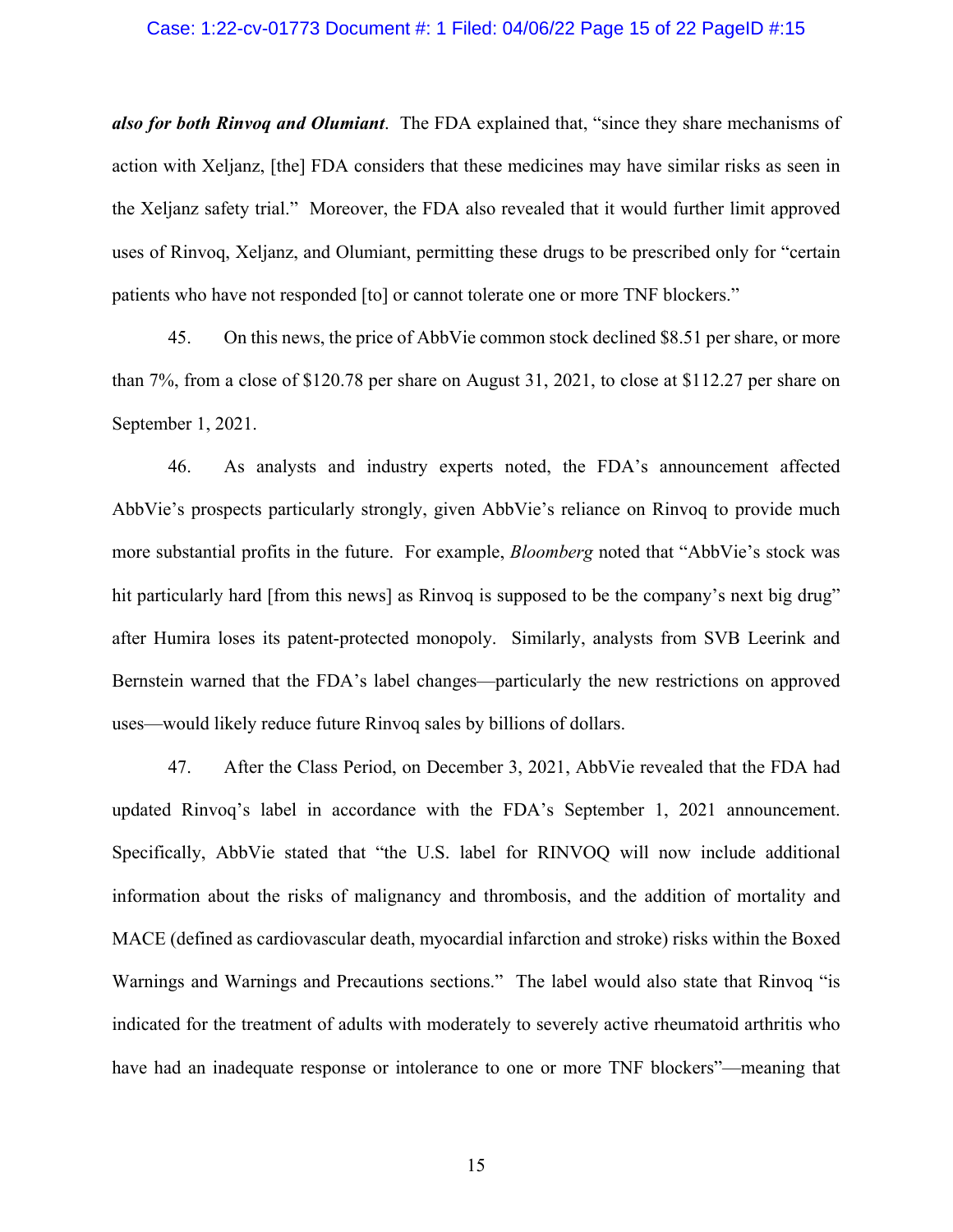#### Case: 1:22-cv-01773 Document #: 1 Filed: 04/06/22 Page 16 of 22 PageID #:16

Rinvoq can be marketed only as an alternative after other anti-inflammatory drugs have already failed.

48. Defendants have admitted that these label changes will negatively impact sales of Rinvoq. For example, on January 11, 2022, the Company lowered its guidance for Rinvoq, stating that AbbVie "now expects 2025 risk-adjusted sales of greater than \$7.5 billion for Rinvoq" (compared to the Company's prior guidance of greater than \$8 billion). Accordingly, it is clear that the FDA's safety concerns about Rinvoq—which Defendants misleadingly downplayed during the Class Period—will have a lasting, negative effect on a critical Company revenue source.

## **V. CLASS ACTION ALLEGATIONS**

49. Plaintiff brings this class action under Rule 23 of the Federal Rules of Civil Procedure on behalf of a class of all persons and entities who purchased or otherwise acquired AbbVie securities during the Class Period (the "Class"). Excluded from the Class are Defendants, their agents, directors and officers of AbbVie, and their families and affiliates.

50. The members of the Class are so numerous that joinder of all members is impracticable. The disposition of their claims in a class action will provide substantial benefits to the parties and the Court.

51. There is a well-defined community of interest in the questions of law and fact involved in this case. Questions of law and fact common to the members of the Class which predominate over questions which may affect individual Class members include:

a. Whether Defendants violated the Exchange Act;

b. Whether Defendants omitted and/or misrepresented material facts;

c. Whether Defendants' statements omitted material facts necessary in order to make the statements made, in light of the circumstances under which they were made, not misleading;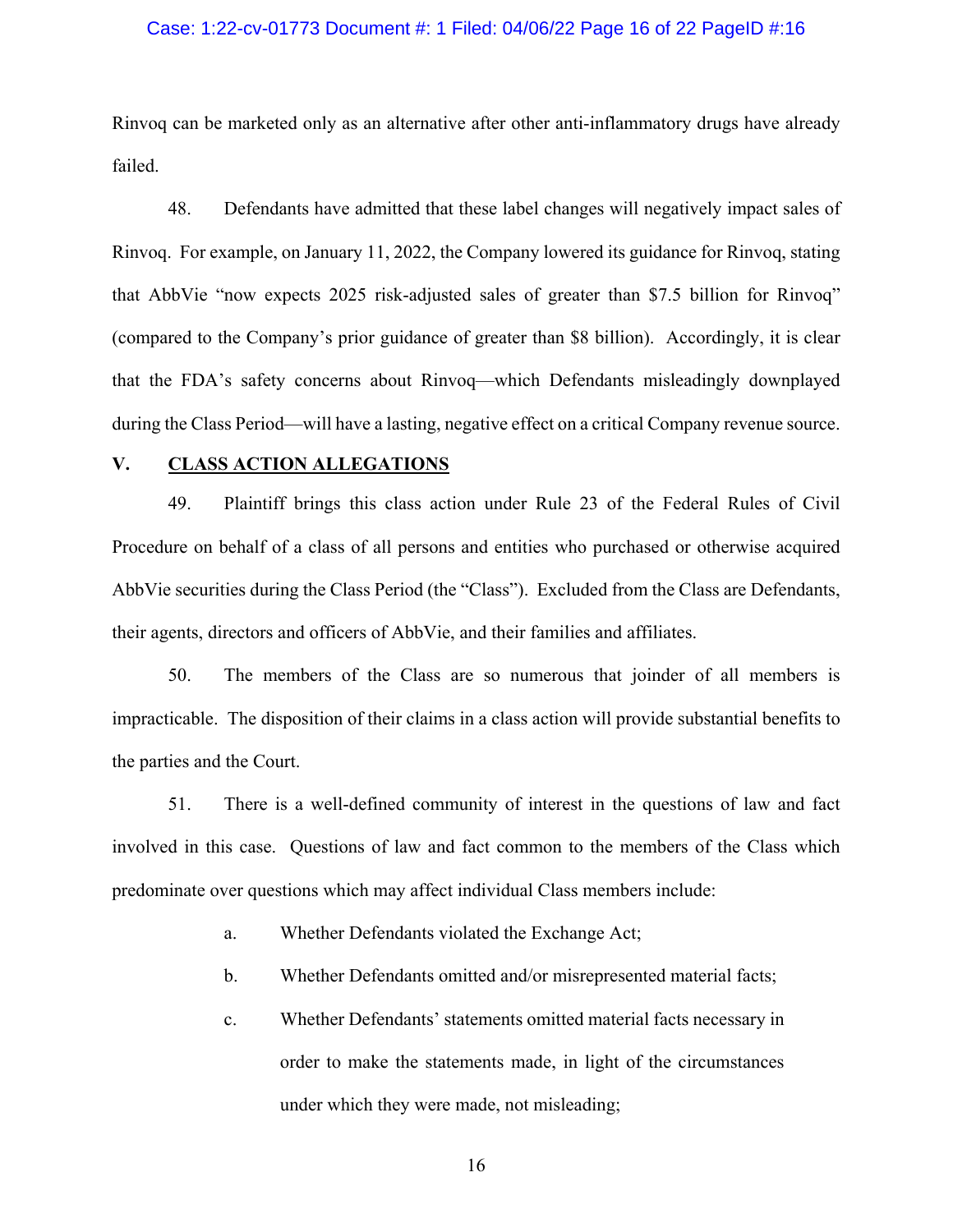- d. Whether Defendants knew or recklessly disregarded that their statements were false and misleading;
- e. Whether the prices of AbbVie securities were artificially inflated; and
- f. The extent of damage sustained by members of the Class and the appropriate measure of damages.

52. Plaintiff's claims are typical of those of the Class because Plaintiff and the Class sustained damages from Defendants' wrongful conduct.

53. Plaintiff will adequately protect the interests of the Class and has retained counsel who are experienced in securities class actions. Plaintiff has no interests that conflict with those of the Class.

54. A class action is superior to other available methods for the fair and efficient adjudication of this controversy. Joinder of all Class members is impracticable.

# **VI. APPLICABILITY OF PRESUMPTION OF RELIANCE: FRAUD-ON-THE-MARKET DOCTRINE**

55. Plaintiff will rely upon the presumption of reliance established by the fraud-on-themarket doctrine in that, among other things:

- a. Defendants made public misrepresentations or failed to disclose material facts during the Class Period;
- b. The omissions and misrepresentations were material;
- c. The Company's securities traded in an efficient market;
- d. The misrepresentations alleged would tend to induce a reasonable investor to misjudge the value of the Company's securities; and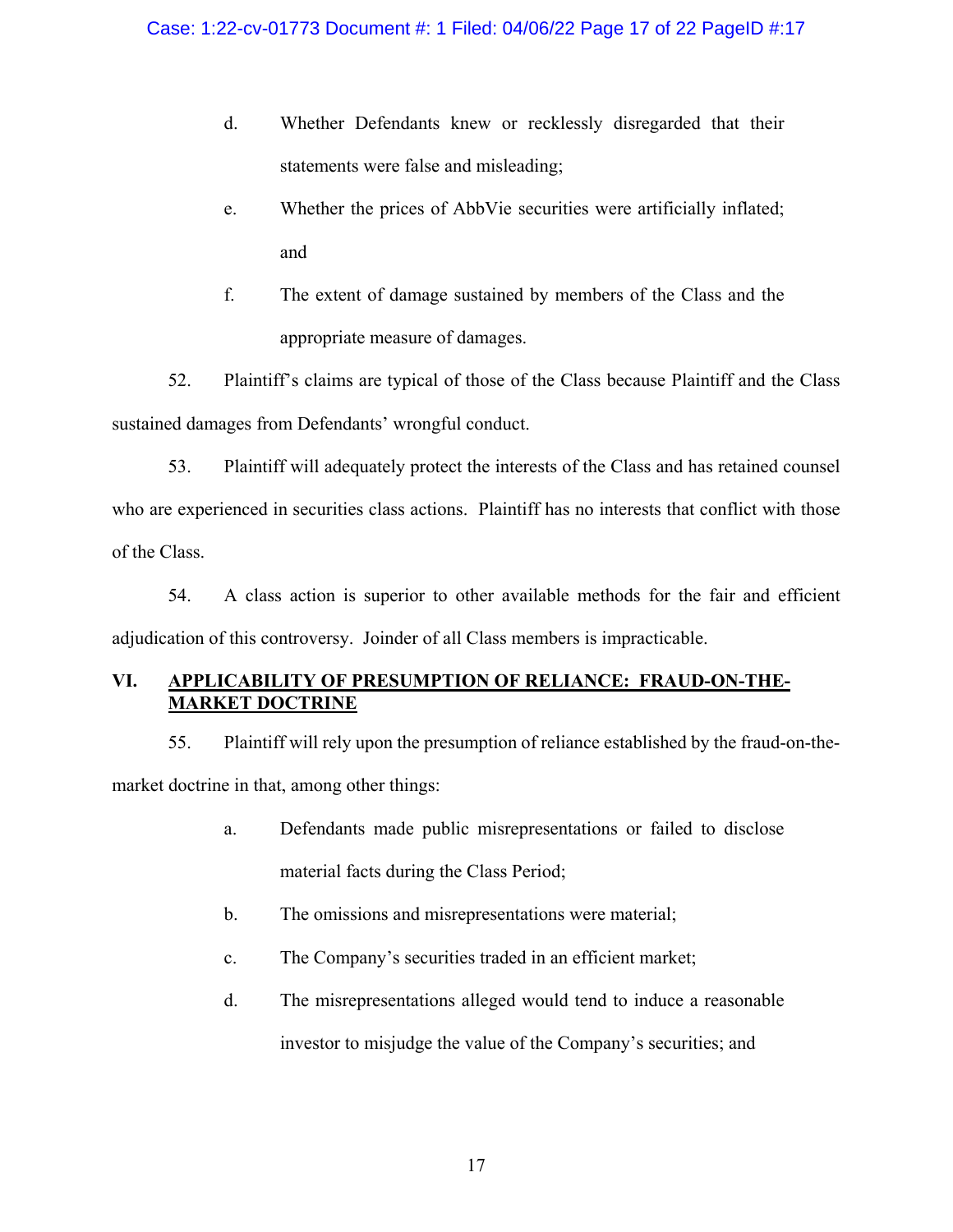e. Plaintiff and the Class purchased AbbVie securities between the time the Company and the Individual Defendants misrepresented or failed to disclose material facts and the time the true facts were disclosed, without knowledge of the misrepresented or omitted facts.

56. At all relevant times, the market for the Company's securities was efficient because: (1) as a regulated issuer, the Company filed periodic public reports with the SEC; and (2) the Company regularly communicated with public investors using established market communication mechanisms, including through regular disseminations of press releases on the major news wire services and through other wide-ranging public disclosures, such as communications with the financial press, securities analysts, and other similar reporting services.

### **VII. NO SAFE HARBOR**

57. Defendants' "Safe Harbor" warnings accompanying any forward-looking statements issued during the Class Period were ineffective to shield those statements from liability. Defendants are liable for any false and/or misleading forward-looking statements pleaded because, at the time each forward-looking statement was made, the speaker knew the forward-looking statement was false or misleading and the forward-looking statement was authorized and/or approved by an executive officer of the Company who knew that the forward-looking statement was false. None of the historic or present-tense statements made by Defendants were assumptions underlying or relating to any plan, projection, or statement of future economic performance, as they were not stated to be such assumptions underlying or relating to any projection or statement of future economic performance when made, nor were any of the projections or forecasts made by Defendants expressly related to or stated to be dependent on those historic or present-tense statements when made.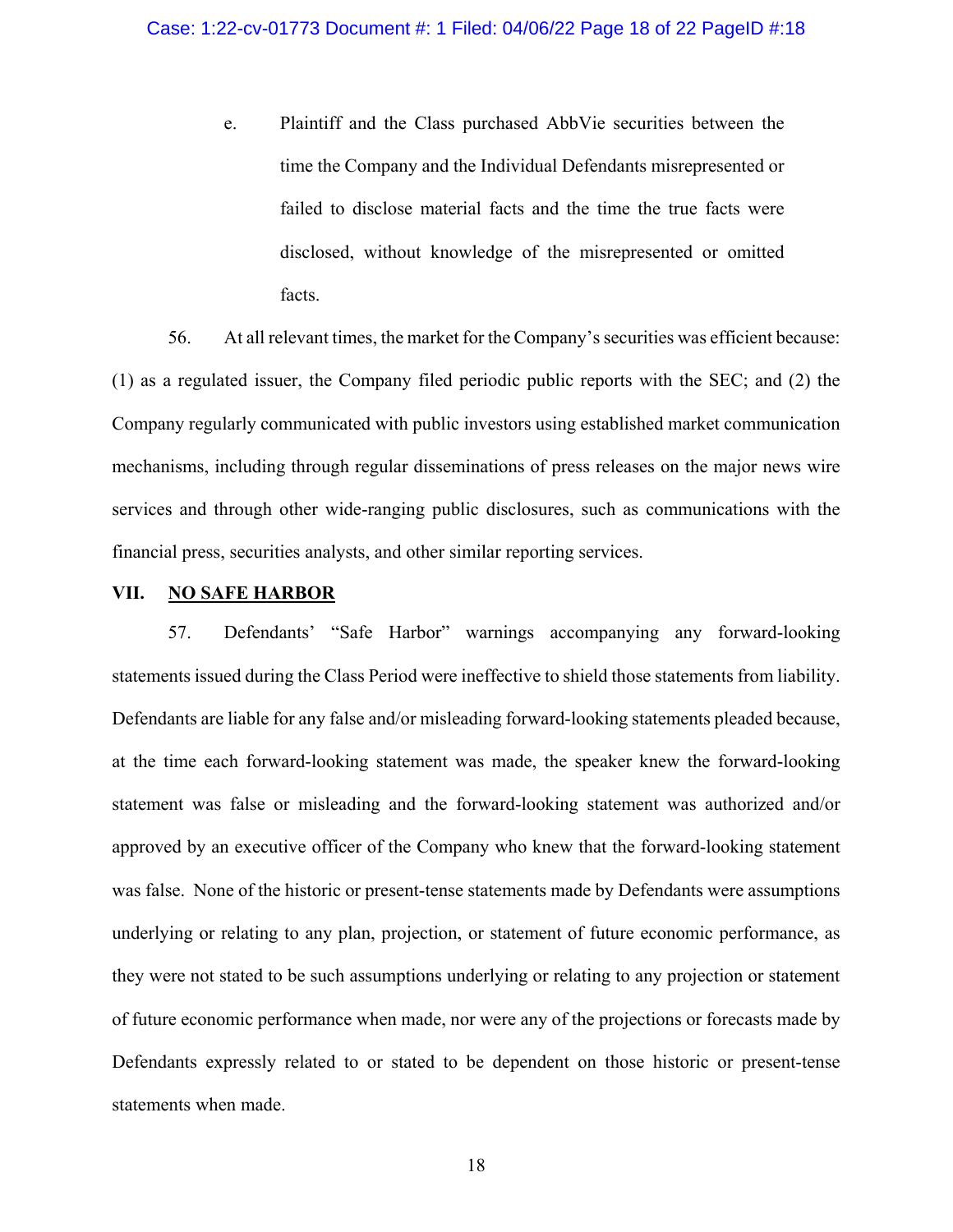## **VIII. LOSS CAUSATION/ECONOMIC LOSS**

58. Defendants' wrongful conduct directly and proximately caused the economic loss suffered by Plaintiff and the Class. The prices of Company securities significantly declined when the misrepresentations made to the market, and/or the information alleged herein to have been concealed from the market, and/or the effects thereof, were revealed, causing investors' losses. As a result of their purchases of AbbVie securities during the Class Period, Plaintiff and the Class suffered economic loss, i.e., damages, under the federal securities laws.

#### **IX. SCIENTER ALLEGATIONS**

59. During the Class Period, Defendants had both the motive and opportunity to commit fraud. They also had actual knowledge of the misleading nature of the statements they made, or acted in reckless disregard of the true information known to them at the time. In so doing, Defendants participated in a scheme to defraud and committed acts, practices, and participated in a course of business that operated as a fraud or deceit on purchasers of Company securities during the Class Period.

### **X. CLAIMS AGAINST DEFENDANTS**

#### **COUNT I**

## **Violations of Section 10(b) of the Exchange Act and SEC Rule 10b-5 Promulgated Thereunder Against All Defendants**

60. Plaintiff incorporates by reference the allegations in the preceding paragraphs.

61. During the Class Period, Defendants carried out a plan, scheme, and course of conduct that was intended to and, throughout the Class Period, did: (1) deceive the investing public, including Plaintiff and the Class; and (2) cause Plaintiff and the Class to purchase Company securities at artificially inflated prices. In furtherance of this unlawful scheme, plan, and course of conduct, the Defendants, and each of them, took the actions set forth herein.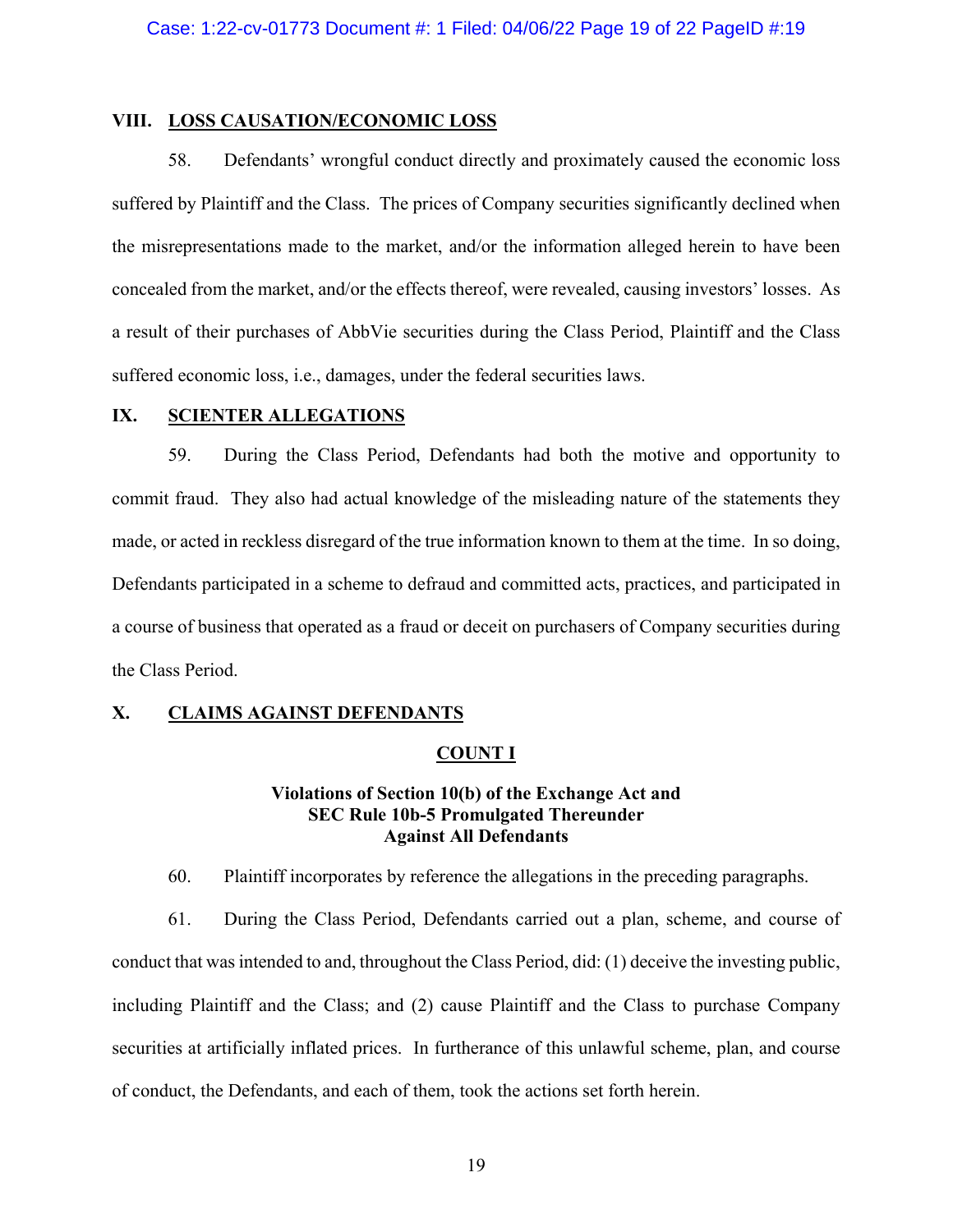#### Case: 1:22-cv-01773 Document #: 1 Filed: 04/06/22 Page 20 of 22 PageID #:20

62. Defendants: (1) employed devices, schemes, and artifices to defraud; (2) made untrue statements of material fact and/or omitted material facts necessary to make the statements not misleading; and (3) engaged in acts, practices, and a course of business which operated as a fraud and deceit upon the purchasers of the Company's securities in an effort to maintain artificially high market prices thereof in violation of Section 10(b) of the Exchange Act and SEC Rule 10b-5.

63. As a direct and proximate result of Defendants' wrongful conduct, Plaintiff and the Class suffered damages in connection with their respective purchases of the Company's securities during the Class Period.

#### **COUNT II**

## **Violations of Section 20(a) of the Exchange Act Against the Individual Defendants**

64. Plaintiff incorporates by reference the allegations in the preceding paragraphs.

65. The Individual Defendants acted as controlling persons of AbbVie within the meaning of Section 20(a) of the Exchange Act. By virtue of their high-level positions, and their ownership and contractual rights, participation in and/or awareness of the Company's operations, and/or intimate knowledge of the false financial statements filed by the Company with the SEC and disseminated to the investing public, the Individual Defendants had the power to influence and control—and did influence and control, directly or indirectly—the decision-making of the Company, including the content and dissemination of the various false and/or misleading statements. The Individual Defendants were provided with or had unlimited access to copies of the Company's reports and other statements alleged by Plaintiff to be misleading prior to and/or shortly after these statements were issued and had the ability to prevent the issuance of the statements or cause the statements to be corrected.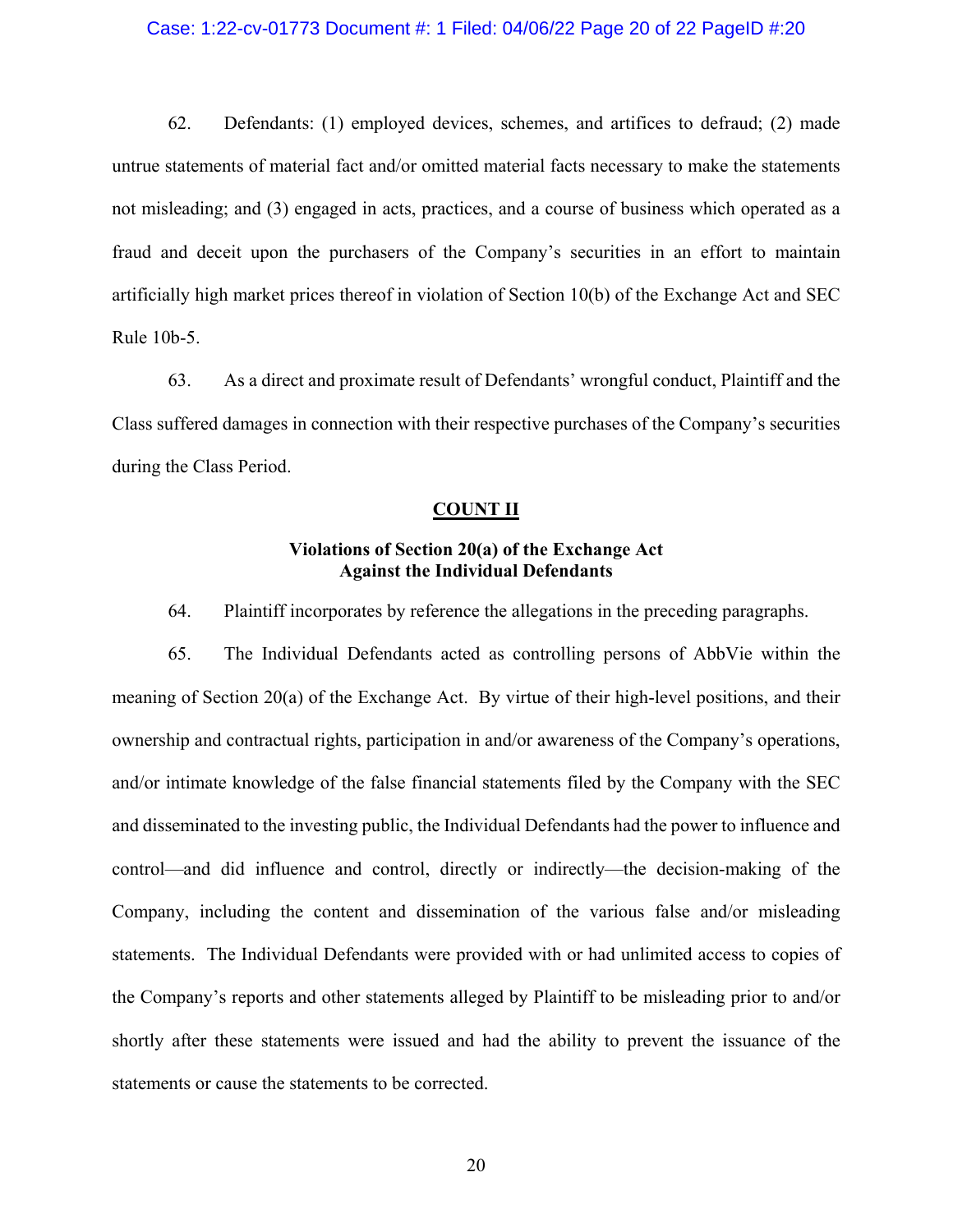#### Case: 1:22-cv-01773 Document #: 1 Filed: 04/06/22 Page 21 of 22 PageID #:21

66. In particular, each of the Individual Defendants had direct and supervisory involvement in the day-to-day operations of the Company and, therefore, are presumed to have had the power to control or influence the particular accounting practices giving rise to the securities violations as alleged herein, and exercised the same.

67. As described above, the Company and the Individual Defendants each violated Section 10(b) of the Exchange Act and SEC Rule 10b-5 by their acts and omissions as alleged in this Complaint. By virtue of their positions as controlling persons, the Individual Defendants are liable under Section 20(a) of the Exchange Act. As a direct and proximate result of this wrongful conduct, Plaintiff and other members of the Class suffered damages in connection with their purchases of Company securities during the Class Period.

## **XI. PRAYER FOR RELIEF**

**WHEREFORE**, Plaintiff prays for relief and judgment, as follows:

- a. Determining that this action is a proper class action under Rule 23 of the Federal Rules of Civil Procedure;
- b. Awarding compensatory damages and equitable relief in favor of Plaintiff and other members of the Class against all Defendants, jointly and severally, for all damages sustained as a result of Defendants' wrongdoing, in an amount to be proven at trial, including interest thereon;
- c. Awarding Plaintiff and the Class their reasonable costs and expenses incurred in this action, including counsel fees and expert fees; and
- d. Such other and further relief as the Court may deem just and proper.